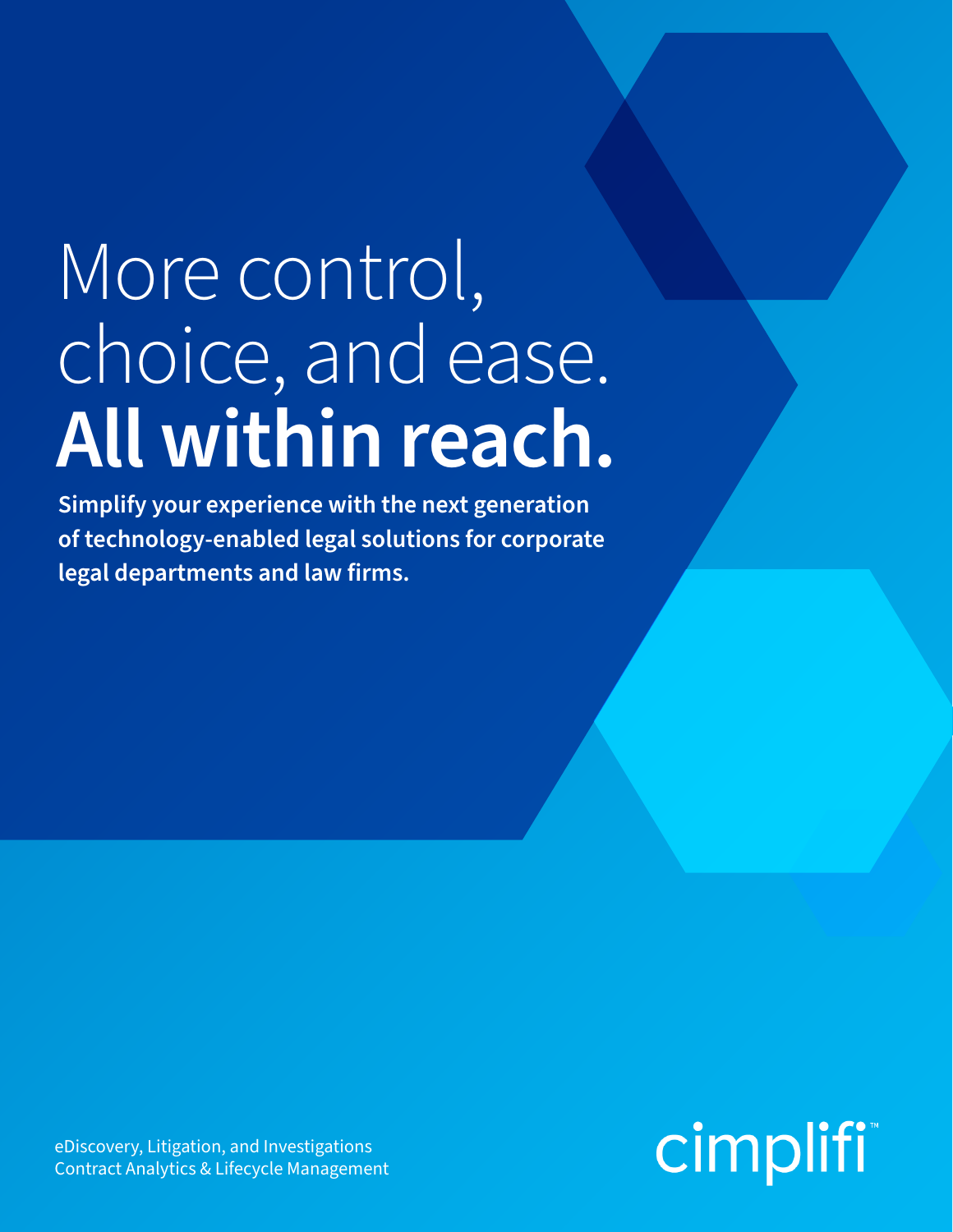# cimplifi

# Your world is complex. We make it simpler.

Our client-focused ecosystem and experience empowers corporate legal departments and law firms to harness the technologies and services that power eDiscovery and contract analytics.

Our comprehensive portfolio of technology-enabled legal solutions integrates proprietary tools and automated workflows with market-leading software for more control, choice, and ease to simplify the complexities of your eDiscovery and contract analytics data challenges.

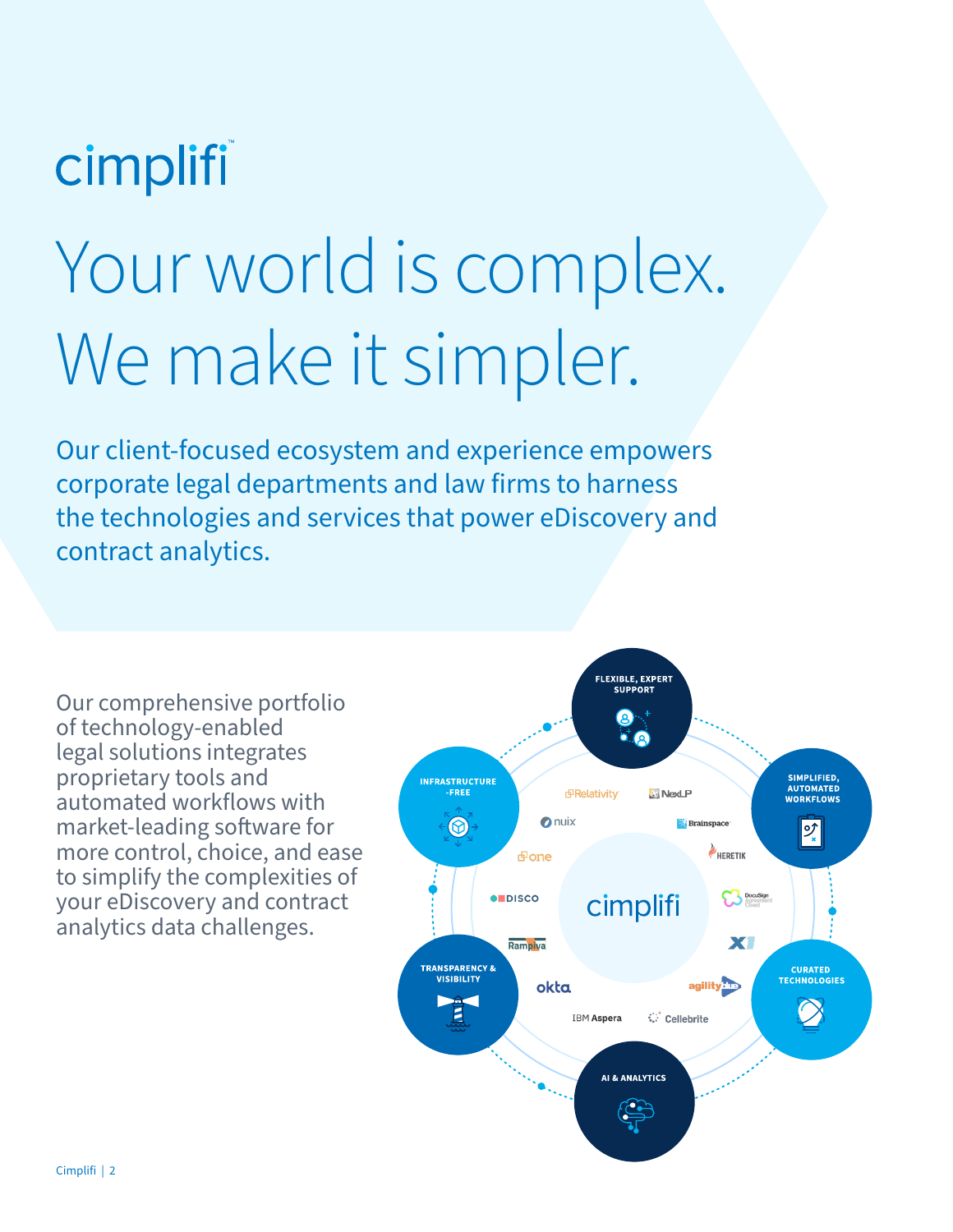Multi-platform integration made easier. The best technologies made better. A more empowered experience made possible.



### **INFRASTRUCTURE-FREE**

With no investment, licensing, or maintenance required, you can scale and customize your tech stack without limits.

#### **CURATED TECHNOLOGIES**

Access an expansive ecosystem with a curated suite of the most powerful industry tools.

### **SIMPLIFIED, AUTOMATED WORKFLOWS**

Proprietary tools streamline and integrate administration, processes, and reporting—across users, tools, and projects.

### **FLEXIBLE, EXPERT SUPPORT**

Engage with us on your terms: self-service, support on demand, or a fully managed solution.

### **TRANSPARENCY AND VISIBILITY**

Real-time metrics and actionable intelligence deliver information and insight across teams, tools, contracts, and cases.

### **ANALYTICS & AI**

Advanced analytics, proprietary workflows, and proven expertise converge to distill complexity and drive precision.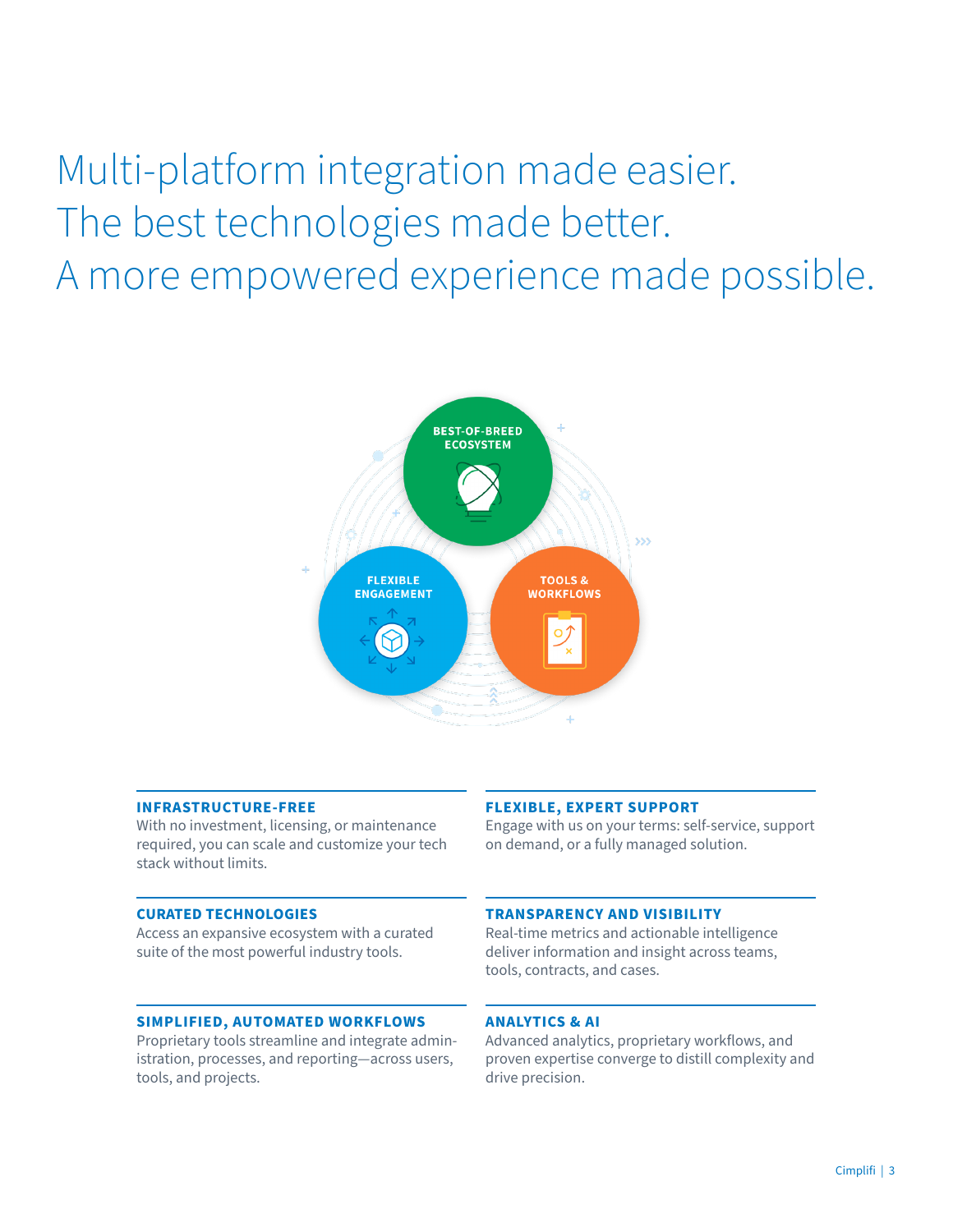# cimplifi

# An industry-first convergence of eDiscovery and contract analytics.

For more than two decades, clients have relied on Cimplifi for the expertise and ingenuity to solve complex eDiscovery challenges, bring innovative solutions, and deliver intelligence and insight to help them manage risk, control costs, and get more done, more effectively, with less effort and stress.

Cimplifi has leveraged this experience organizing and analyzing large volumes of complex data to pioneer the next generation of legal solutions with an expanded suite of capabilities in contract analytics and lifecycle management. Now you can seamlessly manage data and streamline multiple use-cases across your entire legal portfolio, including M&A and regulatory investigations.

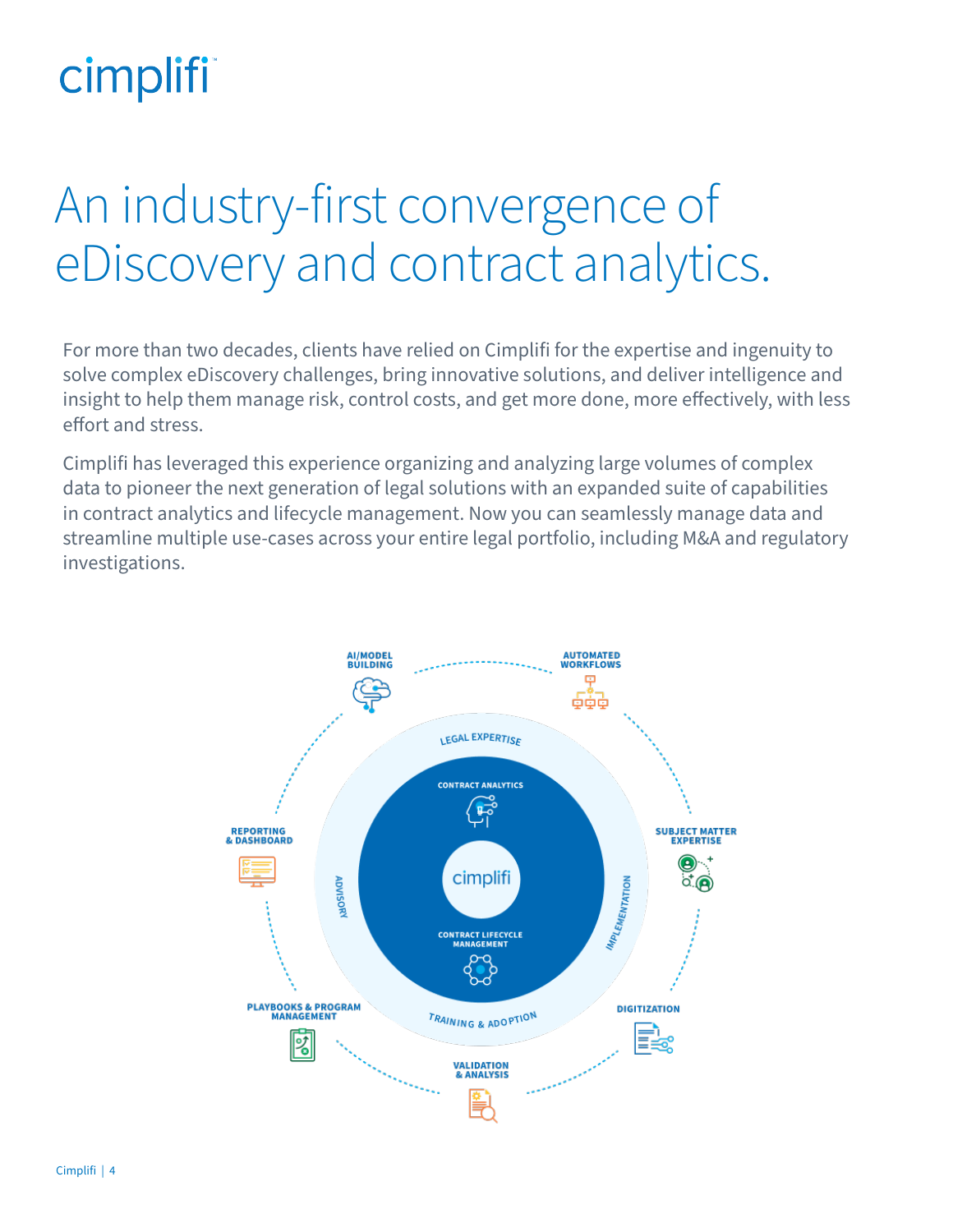# **eDISCOVERY, LITIGATION & INVESTIGATIONS**

**From litigation readiness to technology-assisted review, Cimplifi offers you timetested expertise with customizable technology and end-to-end services to meet any discovery need.** 

- **• Forensics & Collections:** our experts employ best practices, powerful tools, and a tailored approach to collect, analyze, and preserve complex and sensitive data to ensure integrity and defensibility.
- **• Processing & Hosting:** we offer multiple hosting options through Relativity, Nuix, and DISCO, enhanced with proprietary workflows and automation tools to deliver insight into your data with speed and efficiency.
- **• Data Reduction & Analytics:** we employ AI, machine learning, and early case assessment (ECA) tools to enhance our expertise to deliver a defensible, cost-effective approach to finding the data that matters.
- **• Managed Review:** flexible and customizable services bring together market-leading technologies, proprietary workflows, analytics and AI, and expert project management to reduce volume and costs, while increasing speed and precision for high quality deliverables and better outcomes.

## **CONTRACT ANALYTICS & LIFECYCLE MANAGEMENT**

**Cimplifi is the only partner with a combination of analytics expertise and handson experience designing and implementing AI-powered technology solutions going beyond insights and automation to ensure you not only get the benefit of the analytics, but also get the most out of your technology investment.**

- **• Contract Analytics:** we leverage proven processes and methodologies with seasoned expertise, custom analytics, and tailored AI models to find and extract critical information, develop an effective validation process, and deliver a cost-effective, timely, and high-quality contract analysis.
- **• Contract Lifecycle Management:** our expert-led advisory and implementation solutions bridge legal, technology, and the AI gap to distill complexity, deliver intelligence, and simplify your CLM system, bringing a new level of transparency, insight, and control to your contract process.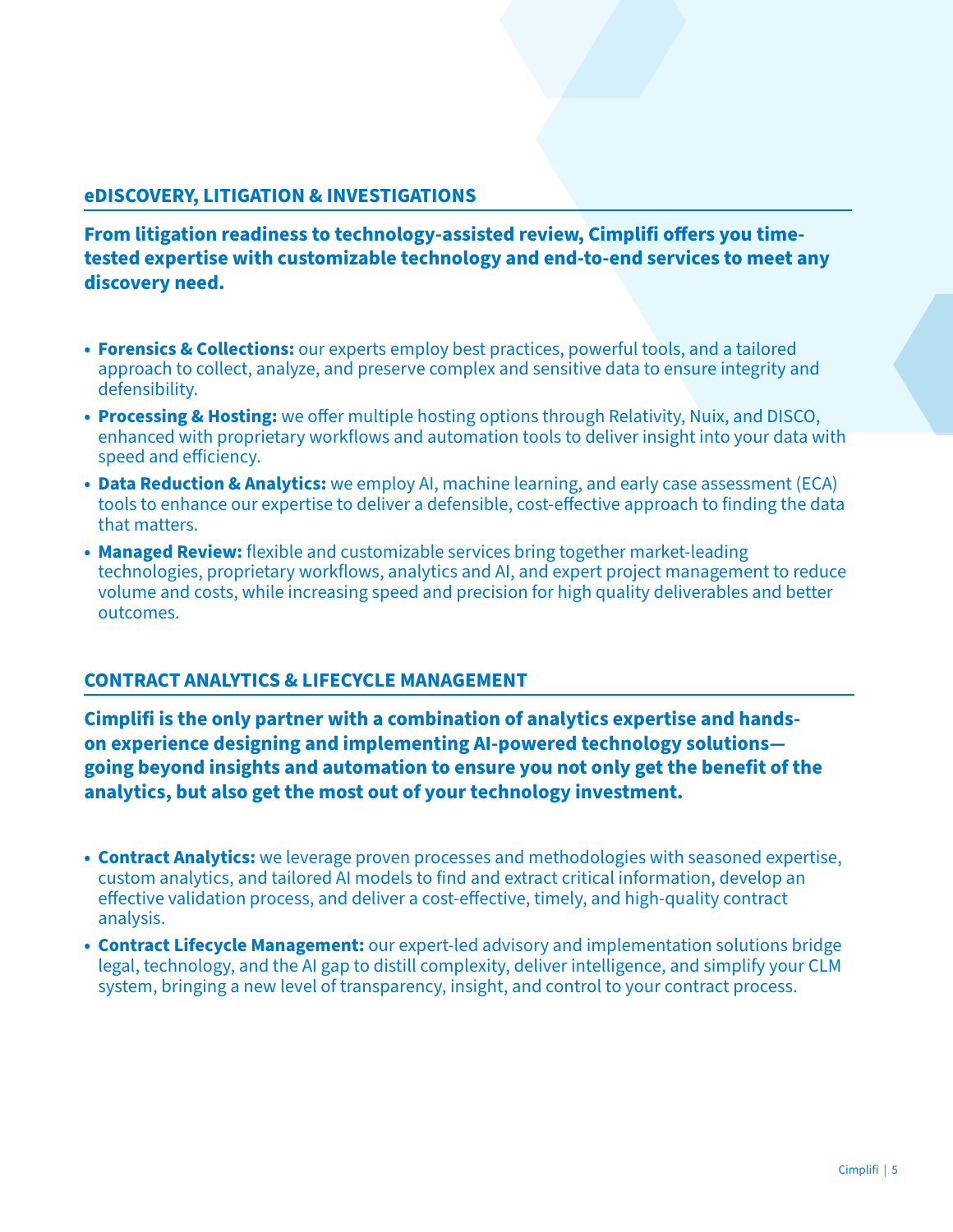# cimplifi

# We've got your back.

Our professional services team joins forces with yours to deliver project management, ingenuity, and expertise for an experience that is simply better. Our clients love working with us because we're highly responsive, always reliable, and are relentless in our pursuit of creative solutions to the most complex challenges.

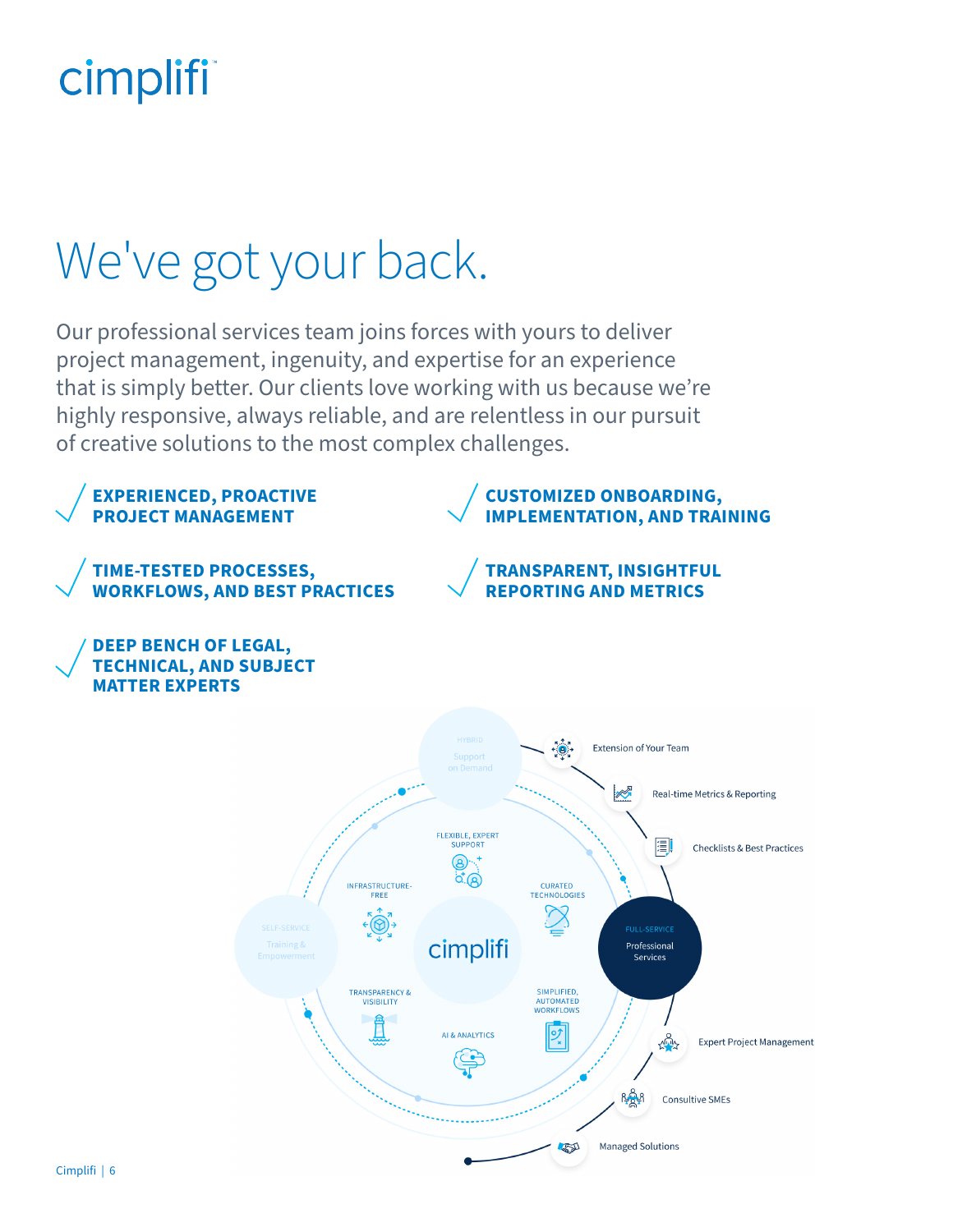# Work the way that works best for you.

With tailored engagement models and simplified pricing agreements, there's no one way to work with us and many ways of doing business.

### **FLEXIBLE, TAILORED SERVICE MODELS**

Manage eDiscovery and contract analytics in-house for a self-directed experience, with the ability to bring on expert support on demand as volume and complexity increase or resources get stretched. Or, turn to our team for a full-service, end-to-end managed solution.

### **TRANSPARENT, PREDICTABLE PRICING**

Choose the simplified, predictable fee structure of a subscription model, pay as you go with all-inclusive pricing, or combine the two for a hybrid billing solution.

#### **SCALABLE, AGILE APPROACH**

With no commitment or investment required, you can leverage as much or as little of our platform and services as needed and adjust as your needs change.